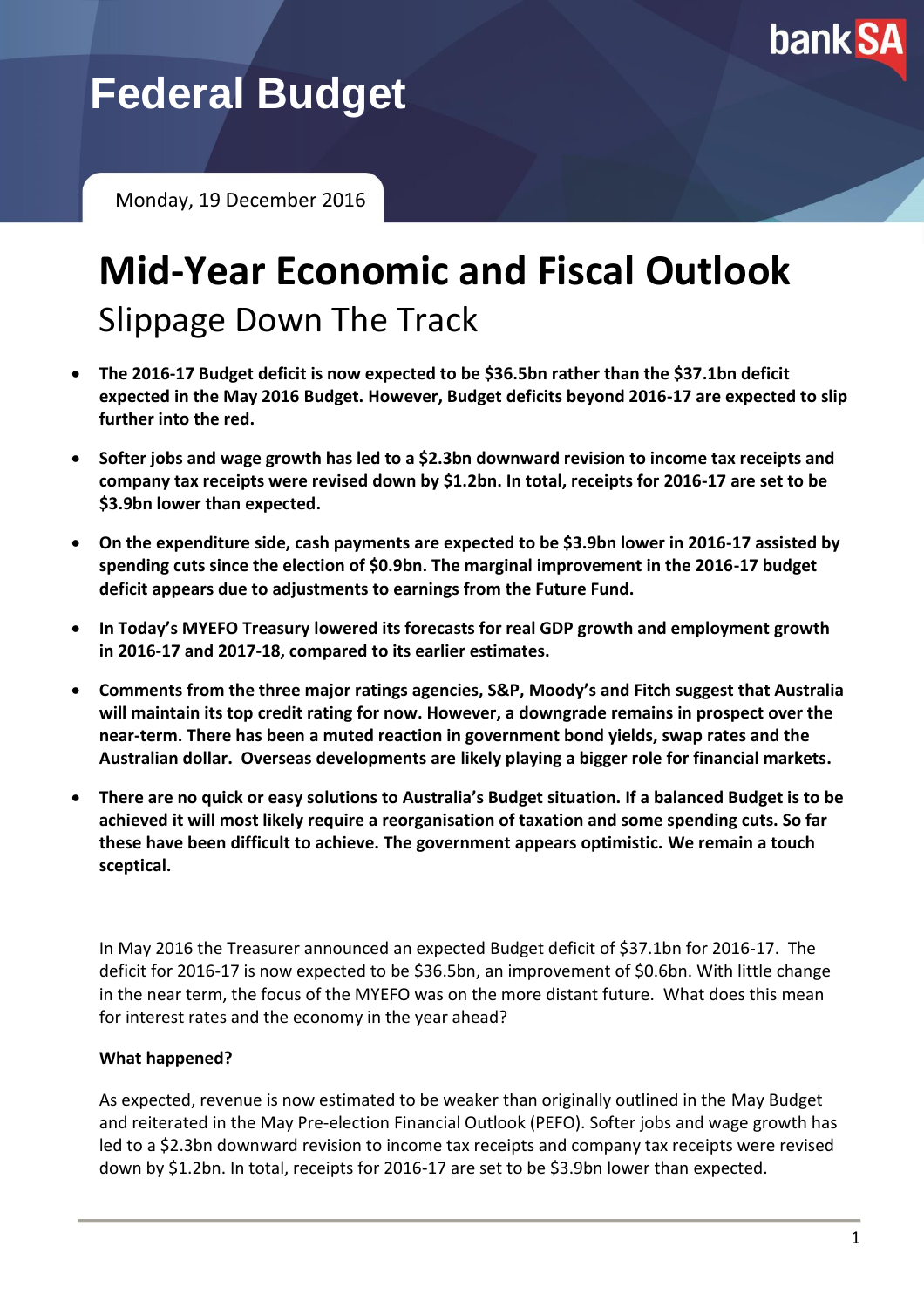On the expenditure side, cash payments are expected to be \$3.9bn lower in 2016-17 assisted by spending cuts since the election of \$0.9bn. The marginal improvement in the 2016-17 budget deficit appears due to adjustments to earnings from the Future Fund.

While the 2016-17 deficit is a marginal improvement on the original Budget numbers, today's MYEFO points to a deterioration in the 'out' years. The estimated and projected deficits for 2017- 18 to 2019-20 are larger than expected in the May Budget.

In a nutshell, apart from the current financial year, deficits are now expected to be larger than originally planned. The deficit for 2019-20 was expected to be \$6bn, followed by a balanced budget in 2020-21. It is now expected to be \$10bn in 2019-20 still followed in 2020-21 by a balanced budget.

The MYEFO document rightly points out the range of uncertainties in looking forward four or five years. Commodity prices are key uncertainty but so too are employment growth, wage growth and company tax receipts. Any slippage in these parameters would be costly for the Budget.

There are no quick or easy solutions to Australia's Budget situation. If a balanced Budget is to be achieved it will most likely require a reorganisation of taxation and some spending cuts. So far these have been difficult to achieve. The government appears optimistic. We remain a touch sceptical.

## **What does it mean for interest rates?**

There was significant media speculation that Australia's AAA credit rating could be downgraded following this Budget update, particularly if the Budget bottom line deteriorated. In July, following the Federal Election, Standard and Poor's placed Australia on negative watch, which implies that there is a 1 in 3 chance of a rating downgrade within two years.

The marginal improvement for the 2016-17 deficit was better than we had expected, however estimates and projections of deficits in following years have been downgraded.

All three major credit ratings agencies have not changed Australia's rating.

Moody's has stated that Australia's fiscal metrics were "broadly in line with other Aaa-rated sovereigns" suggesting that Australia's credit rating will be maintained. However, Moody's also added that "meeting the fiscal targets will be difficult in an environment of weaker nominal GDP growth".

S&P have stated that "the Australian government's mid-year Budget update has no immediate effect on the credit rating or outlook", but that it was pessimistic about the government's ability to return to a balanced Budget by 2021.

There continues to be a high chance of a downgrade occurring over the next six months. Any downgrade would likely to cause the bigger reaction in interest rates than the announcement of today's MYEFO. That said, if Australia's rating were to be downgraded, we would not expect a significant movement in government bond or swap yields. Overseas developments, such as the path of rate hikes by the Federal Reserve, the impact of Trump's new fiscal policies and global inflation expectations would likely have a bigger impact on Australian government bond yields.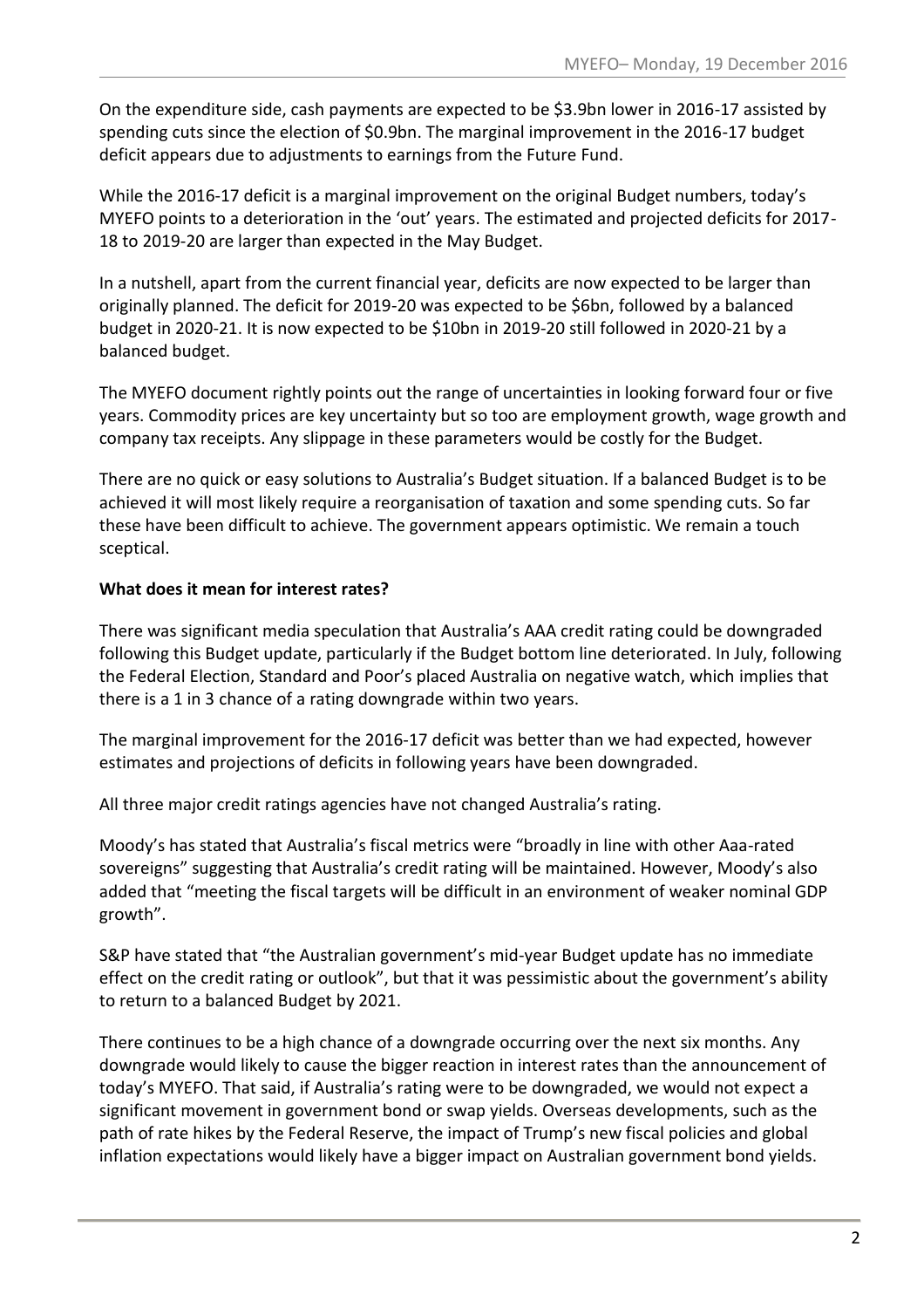#### **Exchange rate reaction**

The Australian dollar gyrated between 72.73 and 73.13 US cents this morning, but then settled around 72.95 US cents, unchanged from late Friday. A credit ratings downgrade would likely place the Australian dollar under downward pressure, but movement would be limited. Global developments will play a bigger part in determining the AUD's value including the direction of the US dollar and commodity prices.

## **The Economic Assumptions**

GDP growth was revised down for both 2016-17 and 2017-18. GDP growth for 2016-17 was revised down to 2.0%, from the Budget and PEFO estimate of 2.5%. This is due in part to the impact of the weaker than expected September quarter GDP result. Additionally, GDP growth for 2017-18 was revised down slightly to growth of 2.75%, from the previous estimate of 3.0%. The updated GDP growth forecast of 2.0% for 2016-17 is feasible, if slightly above our own forecast for growth of 1.8%.

Additionally, nominal GDP (unadjusted for inflation), which impacts the Budget's bottom line was upgraded for 2016-17, but downgraded for 2017-18. Stronger than expected commodity prices are supportive of nominal GDP in the near-term, while slower growth in inflation and wages are expected to slow nominal GDP growth next year.

In recent years, the commodity prices used for Treasury forecasts were based on a recent average of commodity prices. At the time of the Budget 2016-17 and the Pre-election economic and fiscal outlook (PEFO), forecasts assumed an iron ore spot price of US\$55 per tonne. Since then, commodity prices have risen significantly. Iron ore is currently trading around US\$81 per tonne. In a prudent move, Treasury has said it will suspend its methodology of using recent commodity prices and has assumed a phased reduction in prices from recent levels. Treasury now assumes the iron ore price will decline from US\$68 per tonne through the March and June quarters of 2017, to reach US\$55 per tonne in the September quarter 2017.

The labour market forecasts deteriorated from the Budget and PEFO. Treasury now forecasts employment to grow by just 1.25% in 2016-17, down from an earlier estimate of 1.75%. It expects this to pick up slightly to 1.50% in 2017-18, which is also below the earlier estimate of 1.75%. Estimates for an unemployment rate of 5.5% in the June quarter 2017 and the June quarter 2018 are unchanged. The Treasury's forecasts for wages growth are more subdued, at 2.25% in 2016-17 (down from 2.50% in the PEFO).

The full MYEFO document and the measures in contains can be found at:

http://www.budget.gov.au/2016-17/content/myefo/html/

*For Budget forecasts see the following page*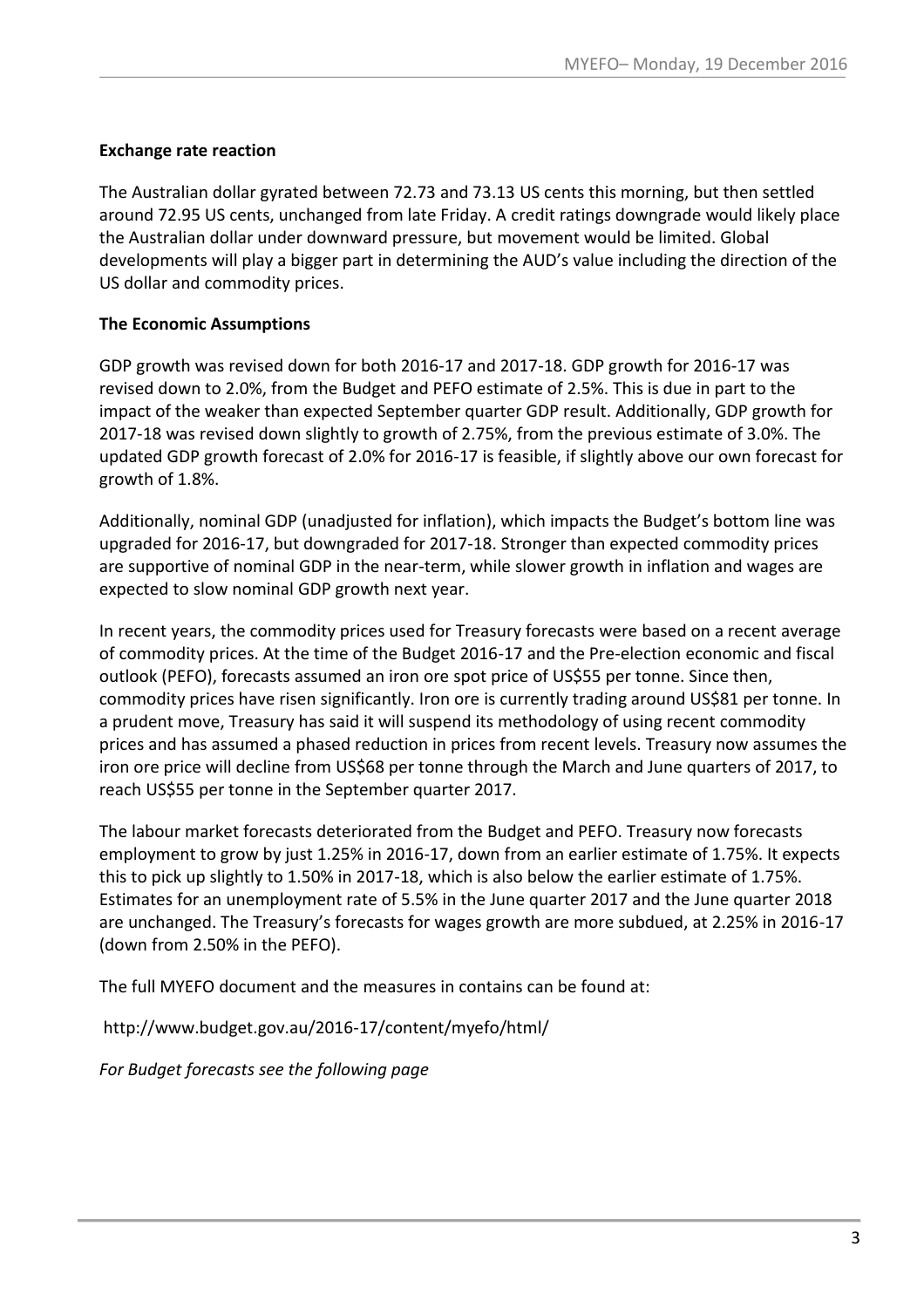|                                                      | <b>Forecasts</b>          |         |  |  |  |
|------------------------------------------------------|---------------------------|---------|--|--|--|
|                                                      | % Change on Previous Year |         |  |  |  |
|                                                      | 2016/17                   | 2017/18 |  |  |  |
| <b>MYEFO</b>                                         |                           |         |  |  |  |
| Real Gross Domestic Product (GDP)                    | 2.00                      | 2.75    |  |  |  |
| Nominal Gross Domestic Product (GDP)                 | 5.75                      | 3.75    |  |  |  |
| Terms of Trade                                       | 14.00                     | $-3.75$ |  |  |  |
| Unemployment Rate (%)**                              | 5.50                      | 5.50    |  |  |  |
| CPI (Headline) ***                                   | 1.75                      | 2.00    |  |  |  |
| Wage Price Index                                     | 2.25                      | 2.50    |  |  |  |
|                                                      |                           |         |  |  |  |
| <b>Pre-election Economic and Fiscal Outlook 2016</b> |                           |         |  |  |  |
| Real Gross Domestic Product (GDP)                    | 2.50                      | 3.00    |  |  |  |
| Nominal Gross Domestic Product (GDP)                 | 4.25                      | 5.00    |  |  |  |
| Terms of Trade                                       | 1.25                      | 0.00    |  |  |  |
| Unemployment Rate (%)**                              | 5.50                      | 5.50    |  |  |  |
| CPI (Headline) ***                                   | 2.00                      | 2.25    |  |  |  |
| Wage Price Index                                     | 2.50                      | 2.75    |  |  |  |
|                                                      |                           |         |  |  |  |

\*Real GDP forecasts are year average.

\*\*The unemployment rate is for the June quarter.

\*\*\* Through the year growth rate to the June quarter

| <b>Key Budget Parameters</b>                         |         |         |         |         |  |  |
|------------------------------------------------------|---------|---------|---------|---------|--|--|
|                                                      | 2016/17 | 2017/18 | 2018/19 | 2019/20 |  |  |
| <b>MYEFO</b>                                         |         |         |         |         |  |  |
| Underlying cash balance (\$bn)                       | $-36.5$ | $-28.7$ | $-19.7$ | $-10.0$ |  |  |
| % of GDP                                             | $-2.1$  | $-1.6$  | $-1.0$  | $-0.5$  |  |  |
| Net debt (\$bn)                                      | 317.2   | 343.0   | 359.0   | 363.8   |  |  |
| % of GDP                                             | 18.1    | 18.9    | 19.0    | 18.4    |  |  |
| <b>Pre-election Economic and Fiscal Outlook 2016</b> |         |         |         |         |  |  |
| Underlying cash balance (\$bn)                       | $-37.1$ | $-26.1$ | $-15.4$ | $-5.9$  |  |  |
| % of GDP                                             | $-2.2$  | $-1.4$  | $-0.8$  | $-0.3$  |  |  |
| Net debt (\$bn)                                      | 326.1   | 347.1   | 356.7   | 355.4   |  |  |
| % of GDP                                             | 18.9    | 19.2    | 18.8    | 17.8    |  |  |

\*Real GDP forecasts are year average.

\*\*The unemployment rate is for the June quarter.

\*\*\* Through the year growth rate to the June quarter

**BankSA Economics** Ph: 02-8254-8322